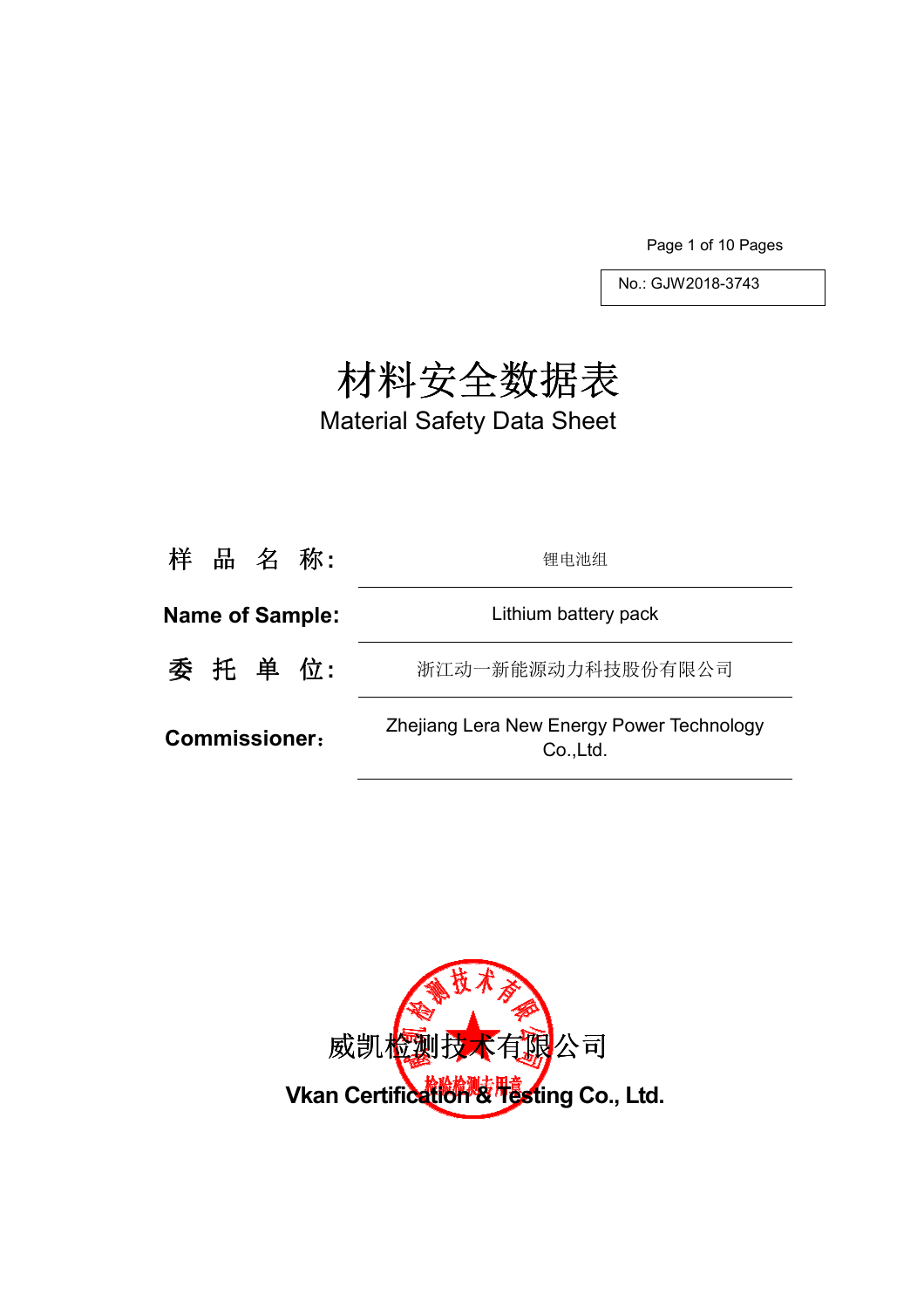## 材料安全数据表

## Material Safety Data Sheet

| 1. 化学品及企业标识                                                  |  |  |  |  |
|--------------------------------------------------------------|--|--|--|--|
| <b>CHEMICAL PRODUCT AND COMPANY IDENTIFICATION</b>           |  |  |  |  |
| 锂电池组                                                         |  |  |  |  |
| Lithium battery pack                                         |  |  |  |  |
| BT 520 Li 48                                                 |  |  |  |  |
| 48V 2.0Ah 96Wh                                               |  |  |  |  |
| 浙江动一新能源动力科技股份有限公司                                            |  |  |  |  |
| Zhejiang Lera New Energy Power Technology Co., Ltd.          |  |  |  |  |
| 浙江省宁波市奉化区龙潭村龙潭路 398号                                         |  |  |  |  |
| No. 398 Longtan Road, Longtan Village, Fenghua City, Ningbo, |  |  |  |  |
| China                                                        |  |  |  |  |
| 浙江动一新能源动力科技股份有限公司                                            |  |  |  |  |
| Zhejiang Lera New Energy Power Technology Co., Ltd.          |  |  |  |  |
| 浙江省宁波市奉化区龙潭村龙潭路 398号                                         |  |  |  |  |
| No. 398 Longtan Road, Longtan Village, Fenghua City, Ningbo, |  |  |  |  |
| China                                                        |  |  |  |  |
| EEC Directive 93/112/EC                                      |  |  |  |  |
| 联合国《关于危险品货物运输的建议书》                                           |  |  |  |  |
| UN "Recommendations on the TRANSPORT OF DANGEROUS            |  |  |  |  |
| GOODS"                                                       |  |  |  |  |
|                                                              |  |  |  |  |
| 13566317545                                                  |  |  |  |  |
|                                                              |  |  |  |  |
| गा<br>接样日期: 2018-10-23                                       |  |  |  |  |
|                                                              |  |  |  |  |

Approved by:  $\int_{\mathbb{R}}$  and  $\int_{\mathbb{R}}$  Reviewed by: the state of the Tested by: 批准: インタンタンタンタンタン 宇 はんこう こうしょう はんこうしょう せいじょう まんこうしゃ エンジョン こうしゅうしゃ こうしゅうしゃ はんこうしゃ こうしゃ こうしゃ こうしゃ こうしゃ おんこうしゃ

Wei Gushua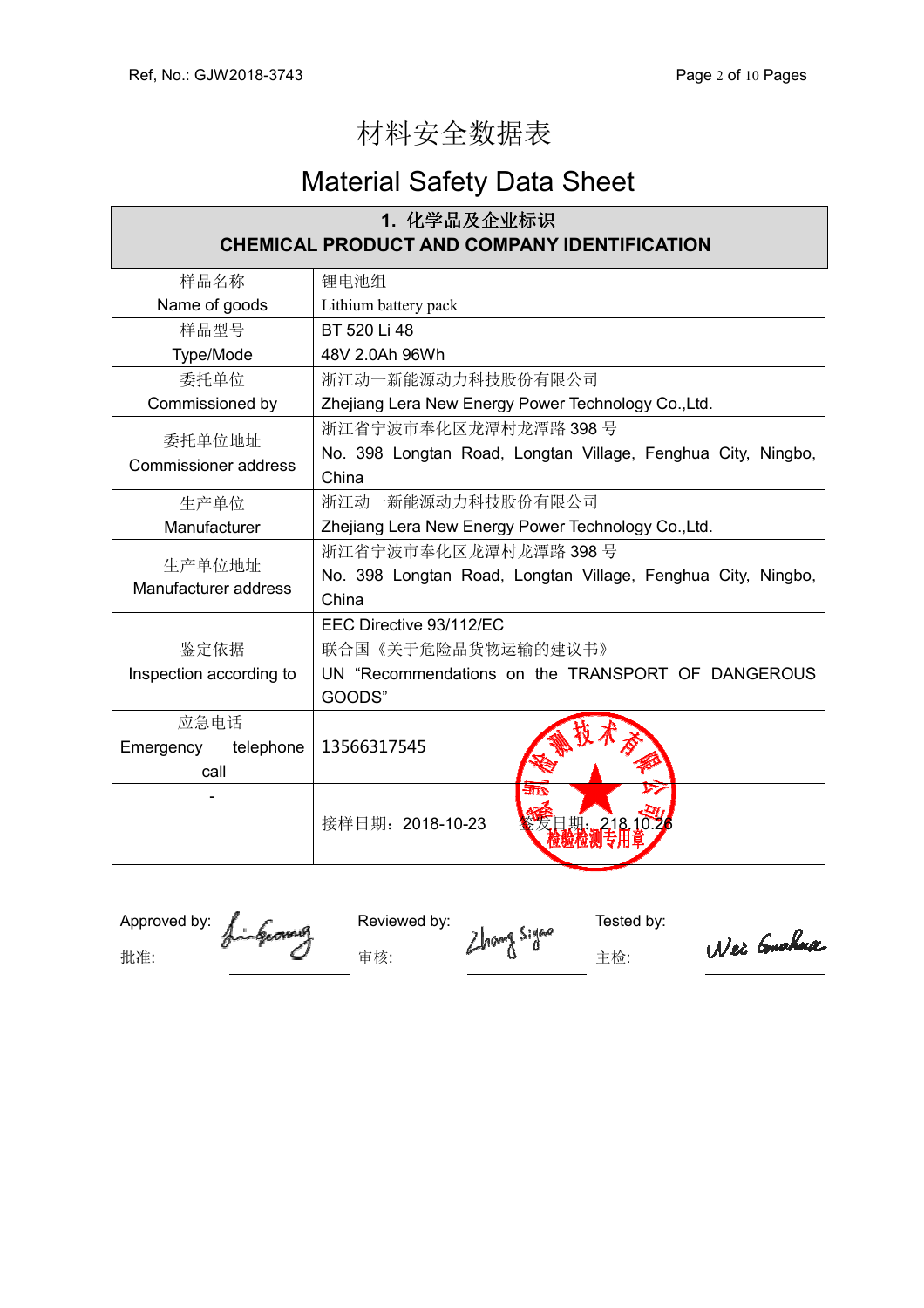| 2. 成分/组成信息<br><b>COMPOSITION INFORMATION</b>    |                                |                         |                     |  |  |
|-------------------------------------------------|--------------------------------|-------------------------|---------------------|--|--|
| 化学成分<br><b>Chemical Composition</b>             | 化学式<br><b>Chemical Formula</b> | CAS 号<br><b>CAS No.</b> | 重量百分比<br>Weight (%) |  |  |
| 钴酸锂 /Lithium cobalt oxide                       | LiCoO <sub>2</sub>             | 12190-79-3              | 20-50               |  |  |
| 导电炭黑/ Carbon black                              | $\mathsf{C}$                   | 1333-86-4               | 5                   |  |  |
| 聚偏氟乙烯/Polyvinylidene<br>fluoride                | $(C_2H_2F_2)n$                 | 24937-79-9              | $<$ 1               |  |  |
| 石墨/ Graphite                                    | $\mathcal{C}$                  | 7782-42-5               | $10 - 30$           |  |  |
| 六氟磷酸锂/Lithium<br>hexafluorophosphate            | LiPF <sub>6</sub>              | 21324-40-3              | $0.05 - 5$          |  |  |
| 铜/Copper                                        | Cu                             | 7440-50-8               | $3 - 15$            |  |  |
| 铝/ Aluminium                                    | Al                             | 7429-90-5               | $2 - 10$            |  |  |
| 钢、镍和惰性组分/Steel, Nickel,<br>and inert components | $\prime$                       | $\prime$                | <b>Balance</b>      |  |  |
| 铅<br>lead                                       | Pb                             | 7439-92-1               | 无<br>Not Detected   |  |  |
| 镉<br>cadmium                                    | Cd                             | 7440-43-9               | 无<br>Not Detected   |  |  |
| 汞<br>mercury                                    | Hg                             | 7439-97-6               | 无<br>Not Detected   |  |  |

| 3. 危险性概述<br><b>Hazards Identification</b> |                                                                                    |  |  |  |
|-------------------------------------------|------------------------------------------------------------------------------------|--|--|--|
| 爆炸危险性                                     | 该物品不属于爆炸危险品                                                                        |  |  |  |
| Explosive risk                            | This article does not belong to the explosion dangerous goods                      |  |  |  |
| 易燃危险性                                     | 该物品不属于易燃危险品                                                                        |  |  |  |
| Flammable risk                            | This article does not belong to the flammable material                             |  |  |  |
| 氧化危险性<br>Oxidation risk                   | 该物品不属于氧化危险品<br>This article does not belong to the oxidation of dangerous<br>goods |  |  |  |
| 毒害危险性                                     | 该物品不属于毒害危险品                                                                        |  |  |  |
| Toxic risk                                | This article does not belong to the toxic dangerous goods                          |  |  |  |
| 放射危险性                                     | 该物品不属于放射危险品                                                                        |  |  |  |
| Radioactive risk                          | This article does not belong to the radiation of dangerous goods                   |  |  |  |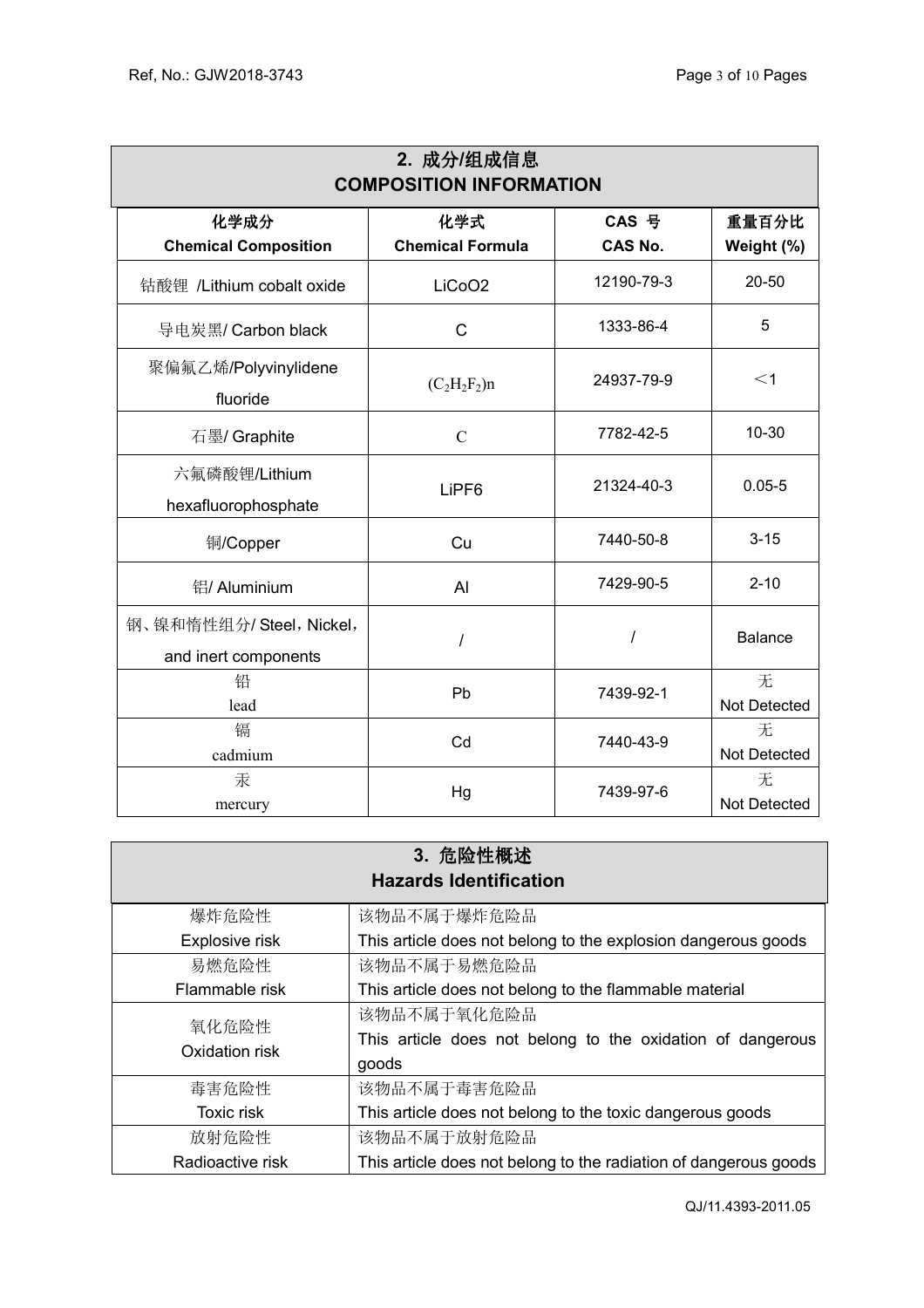| 腐蚀危险性<br>Mordant risk                | 该物品不属于腐蚀危险品<br>This article does not belong to the corrosion of dangerous<br>goods                                                       |  |
|--------------------------------------|------------------------------------------------------------------------------------------------------------------------------------------|--|
| 其他危险性<br>other risk                  | 该物品为锂电池组,瓦时率 96Wh, 属于第九类危险品<br>This article is Lithium battery pack, Watt hour rate 96Wh, which<br>belong to the Class 9 dangerous goods |  |
| 4. 急救措施<br><b>First aid measures</b> |                                                                                                                                          |  |

## 眼睛:

万一接触,立即用大量的清水冲洗至少 15 分钟,翻起上下眼睑,直到化学的残留物消失为止, 迅速就医。

## **Eye**

Flush eyes with plenty of water for at least 15 minutes, occasionally lifting the upper and lower eyelids. Get medical aid.

#### 皮肤:

万一接触,用大量水冲洗至少15分钟,同时除去污染的衣物和鞋子,迅速就医。

#### **Skin**

Remove contaminated clothes and rinse skin with plenty of water or shower for 15 minutes. G et medical aid.

## 吸入:

立即从暴露处移至空气清新处,如果呼吸困难给予输氧,立即就医。

## **Inhalation**

Remove from exposure and move to fresh air immediately. Use oxygen if available.

## 食入:

饮用两杯牛奶或水。如果当事人仍然清晰可以采取催吐的方法,并且立即就医。

#### **Ingestion**

Give at least 2 glasses of milk or water. Induce vomiting unless patient is unconscious. Call a physician

## **5.** 消防措施 **Fire-fighting measures**

燃点:不适用 **Flash Point:** N/A. 自燃温度:不适用 **Auto-Ignition Temperature:** N/A. 灭火介质: 大量水(降温), 二氧化碳 **Extinguishing Media: Water, CO<sub>2</sub>.** 特殊灭火程序: 自给式呼吸器 **Special Fire-Fighting Procedures**  Self-contained breathing apparatus. 异常火灾或爆炸: 当电芯暴露于过热的环境中时, 安全阀可能会打开。 **Unusual Fire and Explosion Hazards**  Cell may vent when subjected to excessive heat-exposing battery contents.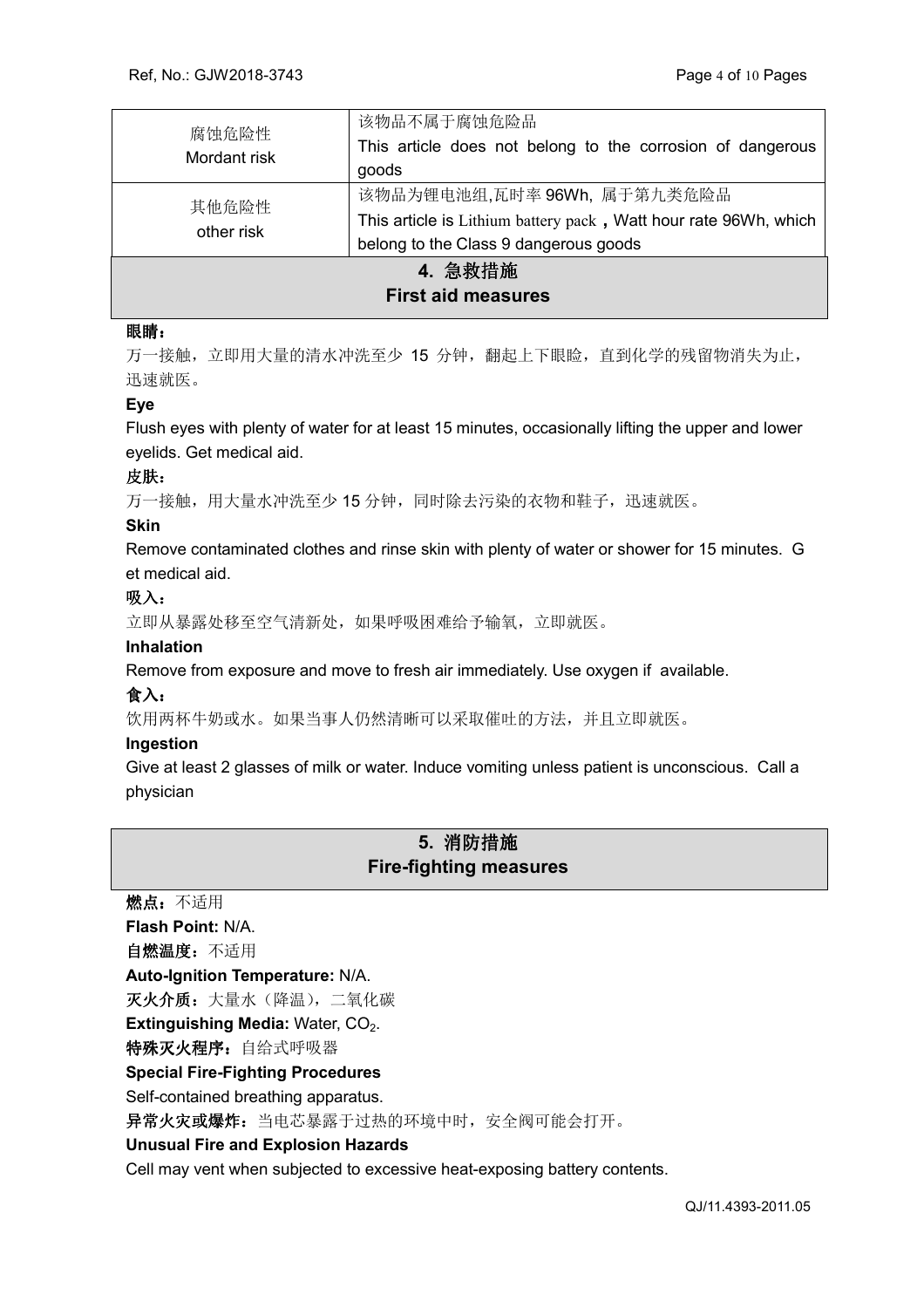## 燃烧产生的危险物品:一氧化碳,二氧化碳,锂氧化物烟气 **Hazardous Combustion Products**

Carbon monoxide, carbon dioxide, lithium oxide fumes.

## **6.** 泄露应急处理 **Accidental release measures**

## 为防止电池材料泄露或释放采取的措施

如果电池内部材料泄露,试验人员应立刻撤离试验区直到烟气消散。将通风设备打开吹散危 险性气体。用抹布擦净试验区,清除溢出的液体,将泄露电池放进塑料袋中,然后放进钢制容器。 避免皮肤和眼睛接触或吸入有害气体。

## **Steps to be Taken in case Material is Released or Spilled**

If the battery material is released, remove personnel from area until fumes dissipate. Provide maximum ventilation to clear out hazardous gases. Wipe it up with a cloth, and dispose of it in a plastic bag and put into a steel can. The preferred response is to leave the area and allow the battery to cool and vapors to dissipate. Provide maximum ventilation. Avoid skin and eye contact or inhalation of vapors. Remove spilled liquid with absorbent and incinerate.

## 废弃物处置方法

建议将电池完全放电,消耗电池内部的锂金属,并且深埋于土壤中。

## **Waste Disposal Method**

It is recommended to discharge the battery to the end, to use up the metal lithium inside the battery, and to bury the discharged battery in soil..

## **7.** 操作处置和储存 **Handling and storage**

禁止打开、毁坏或焚烧电池,因为电池有可能在这些处理过程中发生爆炸、破裂或泄露等事故。 禁止将电池短路、过充、强制放电或扔入火中。禁止挤压刺穿电池或将电池浸入溶液中。

The battery should not be opened, destroyed or incinerate, since they may leak or rupture and release to the environment the ingredients that they contain in the hermetically sealed container. Do not short circuit terminals, or over charge the battery, forced over-discharge, throw to fire. Do not crush or puncture the battery, or immerse in liquids.

## 操作处置和储存中的防范措施

禁止物理或电滥用,禁止高温储存,最好将电池储存在阴凉、干燥、通风等温度变化较小的环境 中。禁止将电池接触加热设备或将电池直接暴露与阳光中。

## **Precautions to be taken in handling and storing**

Avoid mechanical or electrical abuse. Storage preferably in cool, dry and ventilated area, which is subject to little temperature change. Storage at high temperatures should be avoided. Do not place the battery near heating equipment, nor expose to direct sunlight for long periods.

## 其他要注意的防范措施

拆解、挤压、直接放入火中或高温条件下,电池可能发生爆炸和燃烧。禁止短接或将电池正负极 错误的安装在设备中。

## **Other Precautions**

The battery may explode or cause burns, if disassembled, crushed or exposed to fire or high temperatures. Do not short or install with incorrect polarity.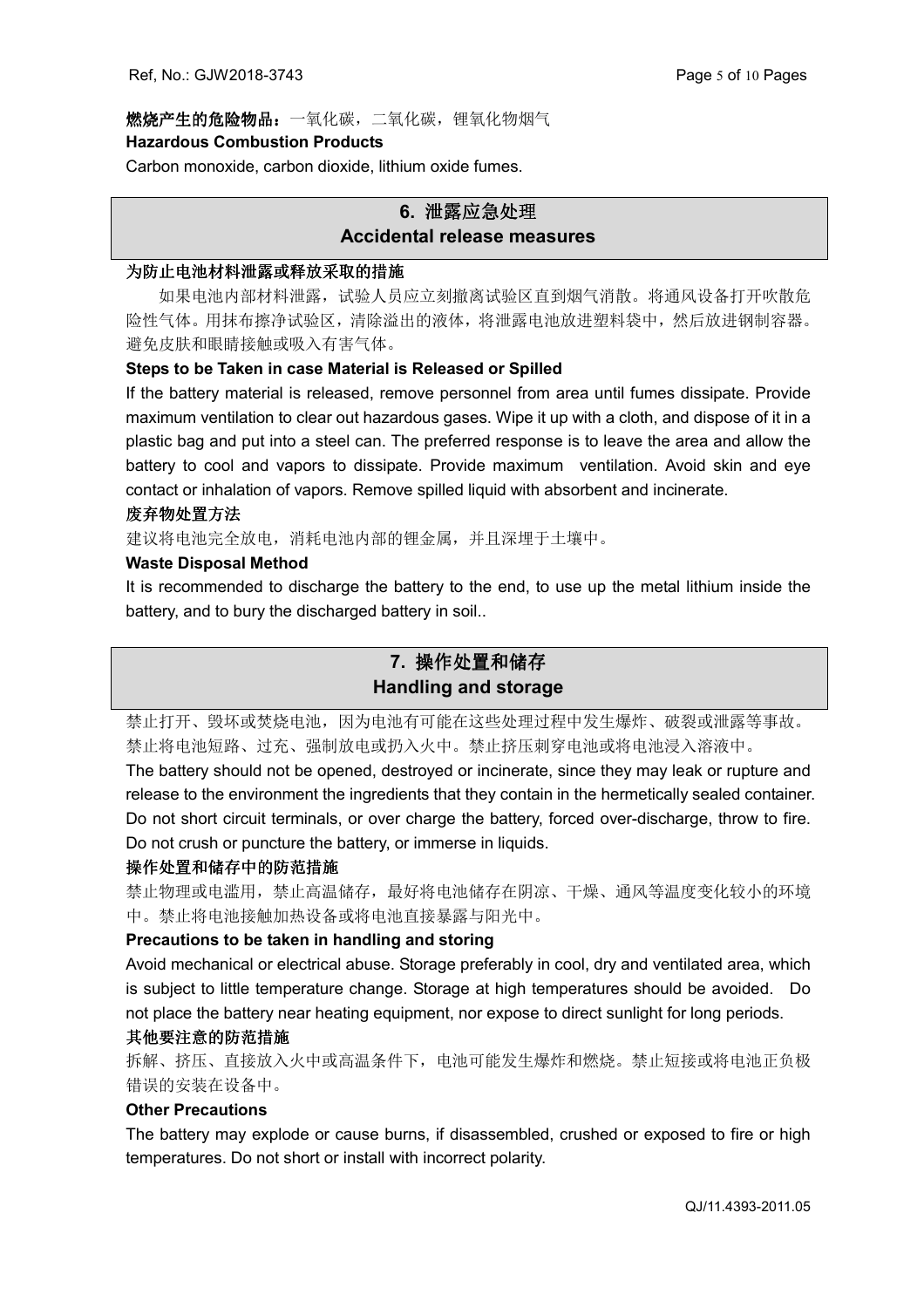## **8.** 接触控制**/**个人防护 **Exposure controls/personal protection**

#### 呼吸防护:

当电池排气阀打开时,应尽量使通风设备开至最大,避免将打开排气阀的电芯局限在某一狭窄空 间内。正常操作条件下,呼吸保护是不必要的。

#### **Respiratory Protection**

In case of battery venting, provide as much ventilation as possible. Avoid confined areas with venting cell cores. Respiratory Protection is not necessary under conditions of normal use.

#### 通风条件

正常使用条件下不需要。

#### **Ventilation**

Not necessary under conditions of normal use.

#### 防护手套

正常使用条件下不需要。

#### **Protective Gloves**

Not necessary under conditions of normal use.

#### 其他防护服装或设备

正常使用条件下不需要。

#### **Other Protective Clothing or Equipment**

Not necessary under conditions of normal use.

#### 电池开阀试验时应做好个人防护

呼吸防护,防护手套,防护服装和有护边的安全玻璃罩都是要准备的。

#### **Personal Protection is recommended for venting battery**

Respiratory Protection, Protective Gloves, Protective Clothing and safety glass with side shields.

## **9.** 物理和化学特性 **Physical and chemical properties**

气味: 泄漏时,有醚的气味。

**Odour:** If leaking, smells of medical ether.

酸碱度:不适用

**pH:** Not applicable as supplied.

燃点: 除单个电芯暴露试验外其他不适用。

**Flash Point:** Not applicable unless individual components exposed.

可燃性: 除单个电芯暴露试验外其他不适用。

**Flammability:** Not applicable unless individual components exposed.

相对密度:除单个电芯暴露试验外其他不适用。

**Relative density:** Not applicable unless individual components exposed

溶解性(水溶性):除单个电芯暴露试验外其他不适用。

**Solubility (water):** Not applicable unless individual components exposed

溶解性(其他):除单个电芯暴露试验外其他不适用。

**Solubility (other):** Not applicable unless individual components exposed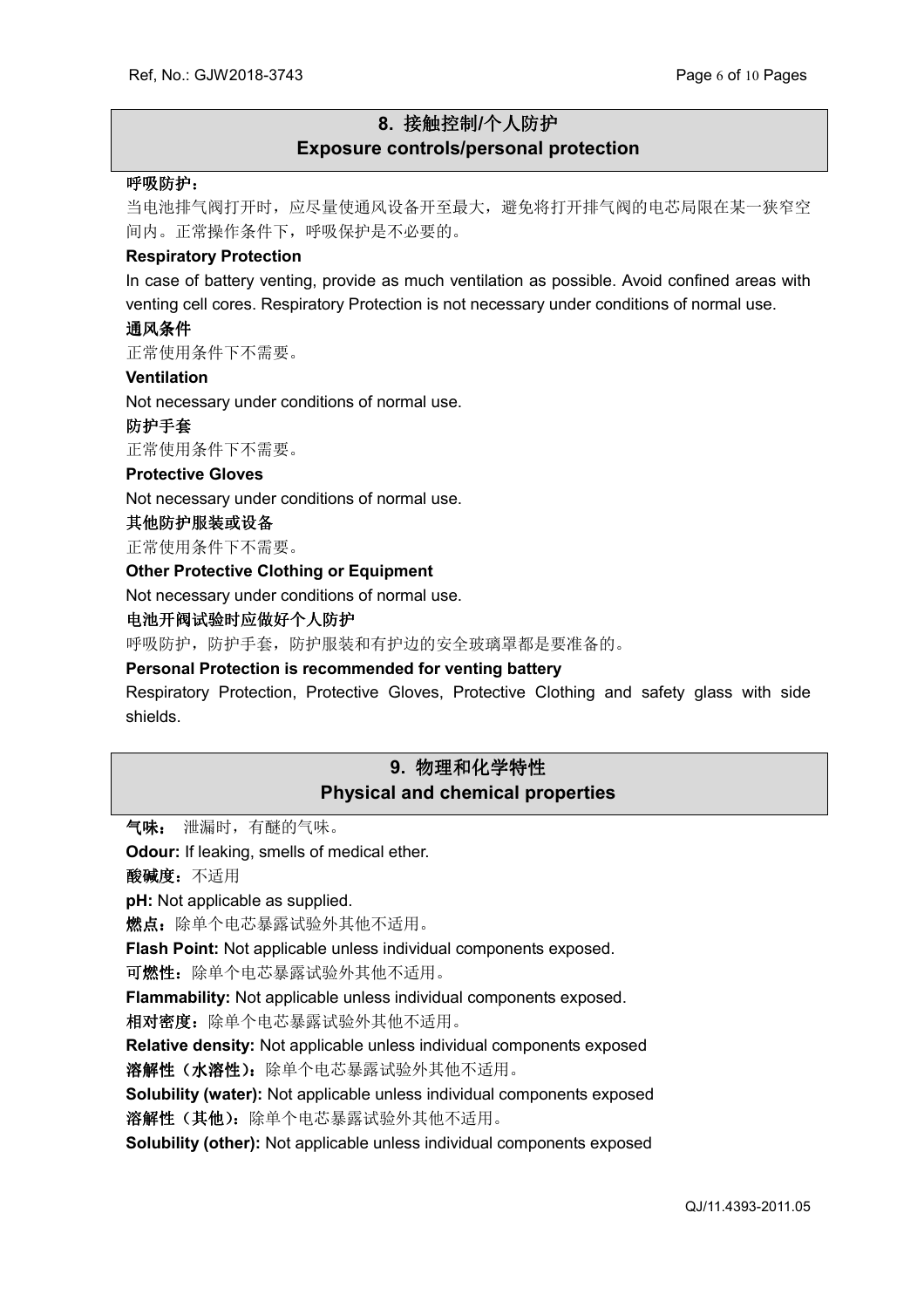## **10.** 稳定性和反应活性 **Stability and reactivity**

稳定性:产品在第 7 节所述的条件下稳定。

**Stability:** Product is stable under conditions described in Section 7.

应避免的条件:加热 70°C 以上或焚烧。变形。毁坏。粉碎。拆卸。过充电。短路。长时间暴露 在潮湿的条件下。

**Conditions to Avoid :** Heat above 70°C or incinerate. Deform. Mutilate. Crush. Disassemble. Overcharge. Short circuit. Expose over a long period to humid conditions.

应避免的材料:氧化剂,碱,水。

**Materials to avoid:** Oxidising agents, alkalis, water.

危险分解物:有毒烟雾,并可能形成过氧化物。

**Hazardous Decomposition Products :** Toxic Fumes, and may form peroxides.

聚合危害:不适用

**Hazardous Polymerization :** N/A.

如果发生泄露,避免与强氧化剂,无机酸,强碱,卤代烃接触。

If leaked, forbidden to contact with strong oxidizers, mineral acids, strong alkalies, halogenated hydrocarbons.

## **11.** 毒理学资料

Toxicological information

标志及症状: 无, 除非电池破裂。

**Signs & symptoms:** None, unless battery ruptures.

内部物质暴露的情况下,蒸汽烟雾可能对眼睛和皮肤的刺激性。

In the event of exposure to internal contents, vapour fumes may be very irritating to the eyes and skin.

吸入: 对肺有刺激性。

**Inhalation:** Lung irritant.

皮肤接触: 对皮肤刺激性。 **Skin contact:** Skin irritant.

眼睛接触: 对眼睛有刺激性。

**Eye contact:** Eye irritant

食入:吞下中毒。

**Ingestion:** Poisoning if swallowed..

下列情况下健康状况会恶化:万一发生与电池内部材料接触的事故,轻微或严重的刺激,都可能 使皮肤出现干燥和灼烧的感觉,并且损坏靶器官(肝脏,肾脏)的神经。

Medical conditions generally aggravated by exposure: In the event of exposure to internal contents, moderate to server irritation, burning and dryness of the skin may occur, Target organs nerves, liver and kidneys.

## **12.** 生态学资料  **Ecological information**

对哺乳动物的影响:目前未知。 **Mammalian effects:** None known at present. 生态毒性:目前未知。 **Eco-toxicity:** None known at present.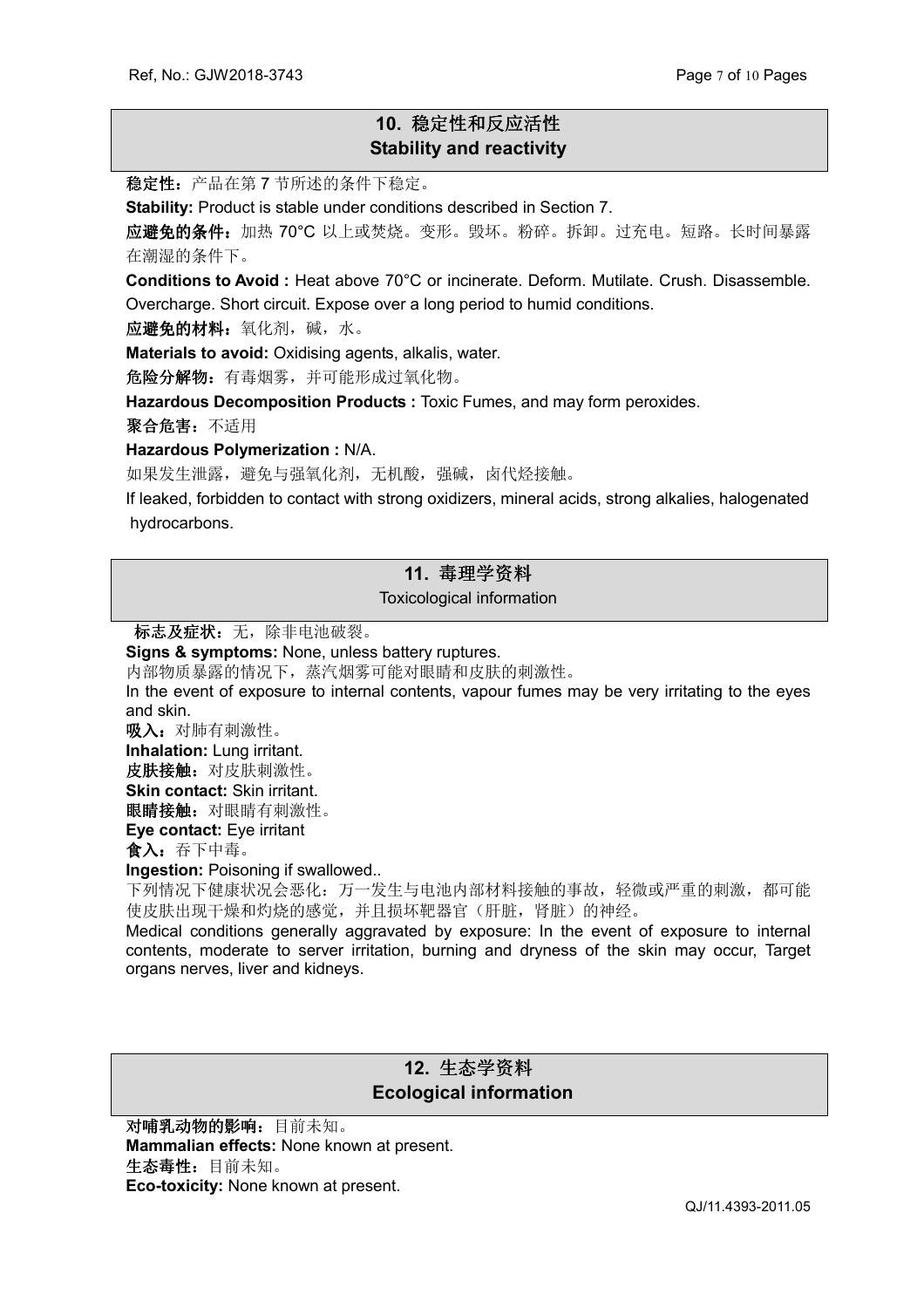生物体内积累:慢慢地生物降解。 **Bioaccumulation potential:** Slowly Bio-degradable. 环境危害: 目前没有已知的环境危害。 **Environmental fate:** None known environmental hazards at present.

## **13.** 废弃处置 **Disposal consideration**

不要焚烧,或使电池温度超过 70°C,这种滥用可导致泄漏和/或电池爆炸。按照相应的地方性法 规处理。

Do not incinerate, or subject cells to temperature in excess of 70°C, Such abuse can result in loss of seal leakage, and/or cell explosion. Dispose of in accordance with appropriate local regulations.

## **14.** 运输信息 **Transport information**

运输标签: 锂电池标记, 第九类危险品标签, 仅限货机标签 **Label for conveyance:** Lithium Battery Mark, Class 9—Lithium Battery Hazard Label, Cargo Aircraft Only Label **UN** 编号: UN3481, UN3480 **UN Number:** UN3481, UN3480 包装级别:II or N/A **Packaging Group:** II or N/A **EmS** 编号:F-A ,S-I **EmS No:** F-A ,S-I 海洋污染物: 无 **Marine pollutant:** No 正确的装运名称: 单独运输:锂离子电池(包括锂离子聚合物电池); 伴随设备运输:与设备包装在一起的锂离子电池(包括锂离子聚合物电池); 安装设备上运输:安装在设备中的锂离子电池(包括锂离子聚合物电池). **Proper Shipping name:** Separate transport : Lithium ion batteries (Including lithium ion polymer batteries); Packed with equipment : Lithium ion batteries packed with equipment (Including lithium ion polymer batteries); Contained in equipment : Lithium ion batteries contained in equipment (Including lithium ion polymer batteries). 危害分类:货物应遵守 IATA 第 59 版 DGR 手册包装说明 965~967 规定(2018 年版)和特殊规 定 188 海运危险货物规则(Amdt. 38-16)2016 年版的要求,包括通过 UN38.3 测试手册要求。 **Hazard Classification:** The goods shall be complied with the requirements of Packing Instructions 965~967 of 59th DGR Manual of IATA (2018 edition) and special provision 188 of IMDG CODE (Amdt. 38-16) 2016Edition, including the passing of the UN38.3 test.

## **15.** 法规信息 **Regulation information**

法律信息 Law information 《危险物品规则》 《Dangerous Goods Regulations》 《对危险货物运输的有关规定的建议》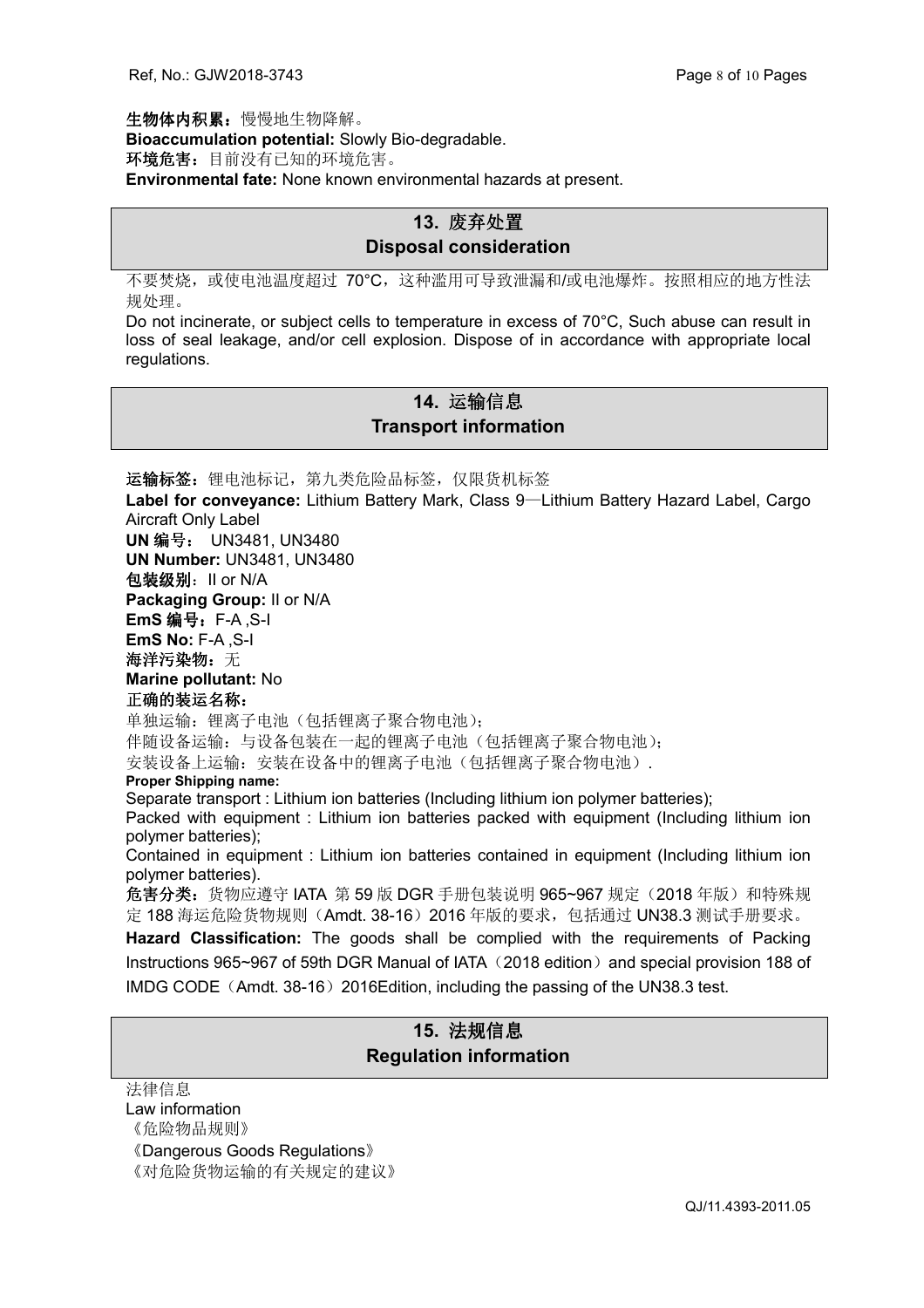《Recommendations on the Transport of Dangerous Goods Model Regulations》 《国际海运危险货物规则》 《International Maritime Dangerous Goods》 《危险品安全运输技术指令》 《Technical Instructions for the Safe Transport of Dangerous Goods》 《危险货物分类和品名编号》 《Classification and code of dangerous goods》 《职业安全卫生法》 《Occupational Safety and Health Act》(OSHA) 《有毒物质控制法》 《Toxic Substance Control Act》(TSCA) 《消费产品安全法》 《Consumer Product Safety Act》(CPSA) 《联邦环境污染控制法》 《Federal Environmental Pollution Control Act》(FEPCA) 《石油污染法案》 《The Oil Pollution Act》(OPA) 《超级基金修正案和再授权法案Ⅲ(302/311/312/313)》 《Superfund Amendments and Reauthorization Act TitleⅢ (302/311/312/313)》(SARA) 《资源保护及恢复法案》 《Resource Conservation and Recovery Act》(RCRA) 《安全饮用水法》 《Safety Drinking Water Act》(CWA) 《加州 65 提案》 《California Proposition 65》 《美国联邦法规》 《Code of Federal Regulations》(CFR) 根据所有联邦、州和地方法律。 In accordance with all Federal,State and local laws.

## **16.** 其他信息 **Other information**

本文件仅对由委托方(浙江动一新能源动力科技股份有限公司)提供的,并由浙江动一新能 源动力科技股份有限公司生产的电池(BT 520 Li 48)有效。该电池的成分信息由委托方提供并 承诺其完整性和准确性。用户应仔细阅读此文件,并按照正确的方法使用电池,如因电池使用不 当造成的损害或损失,威凯检测技术有限公司(CVC)不承担任何责任。

This file is only effective to the batteries (BT 520 Li 48) provided by commissioner (Zhejiang Lera New Energy Power Technology Co.,Ltd.) which manufactured by Zhejiang Lera New Energy Power Technology Co.,Ltd. The commissioner provides the composition information of batteries, and promises its integrity and accuracy. Users should read this file carefully, and use the batteries in correct method. Vkan Certification & Testing Co., Ltd. (CVC) doesn't assume responsibility for any damage or loss because of misuse of batteries.